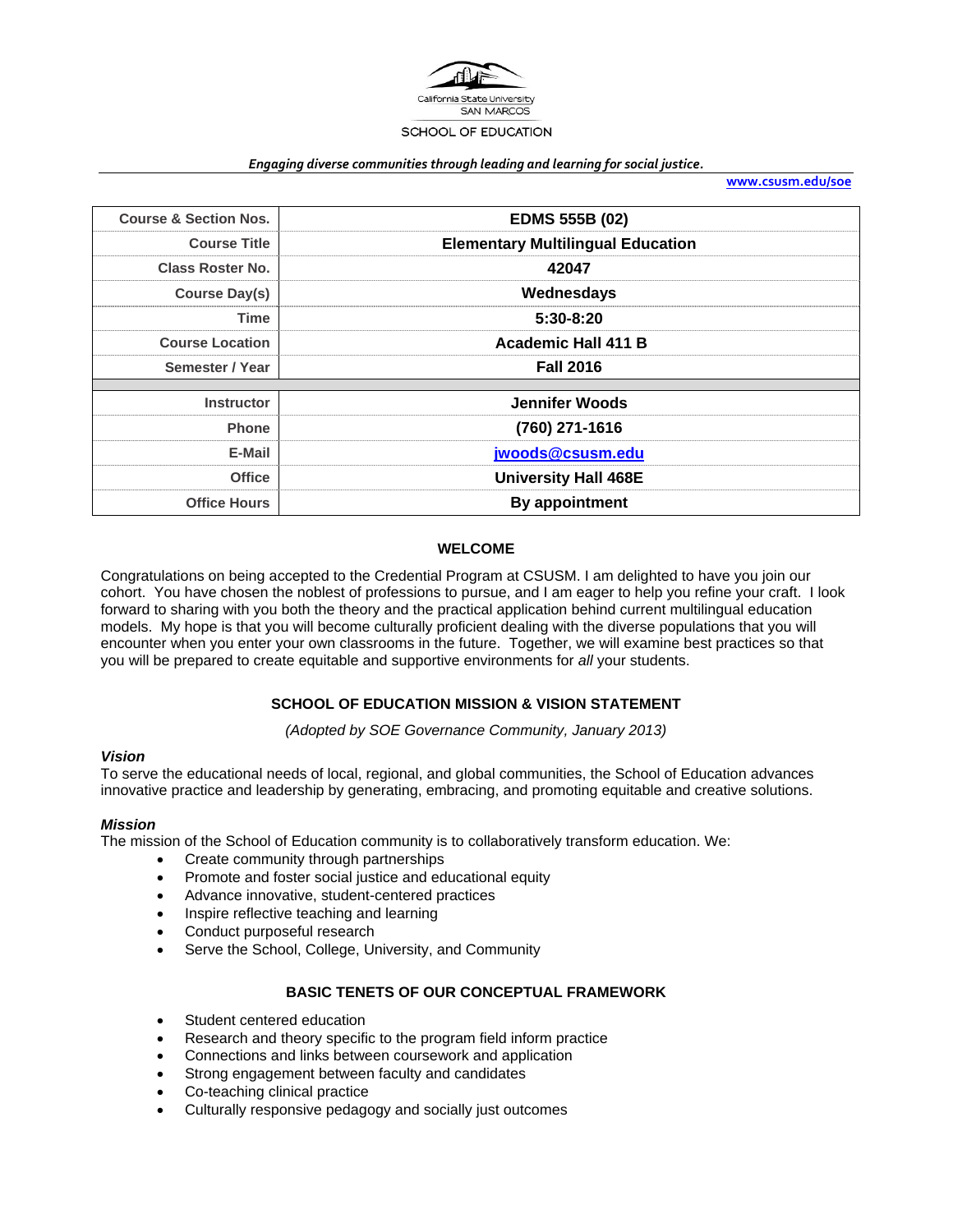# **TABLE OF CONTENTS**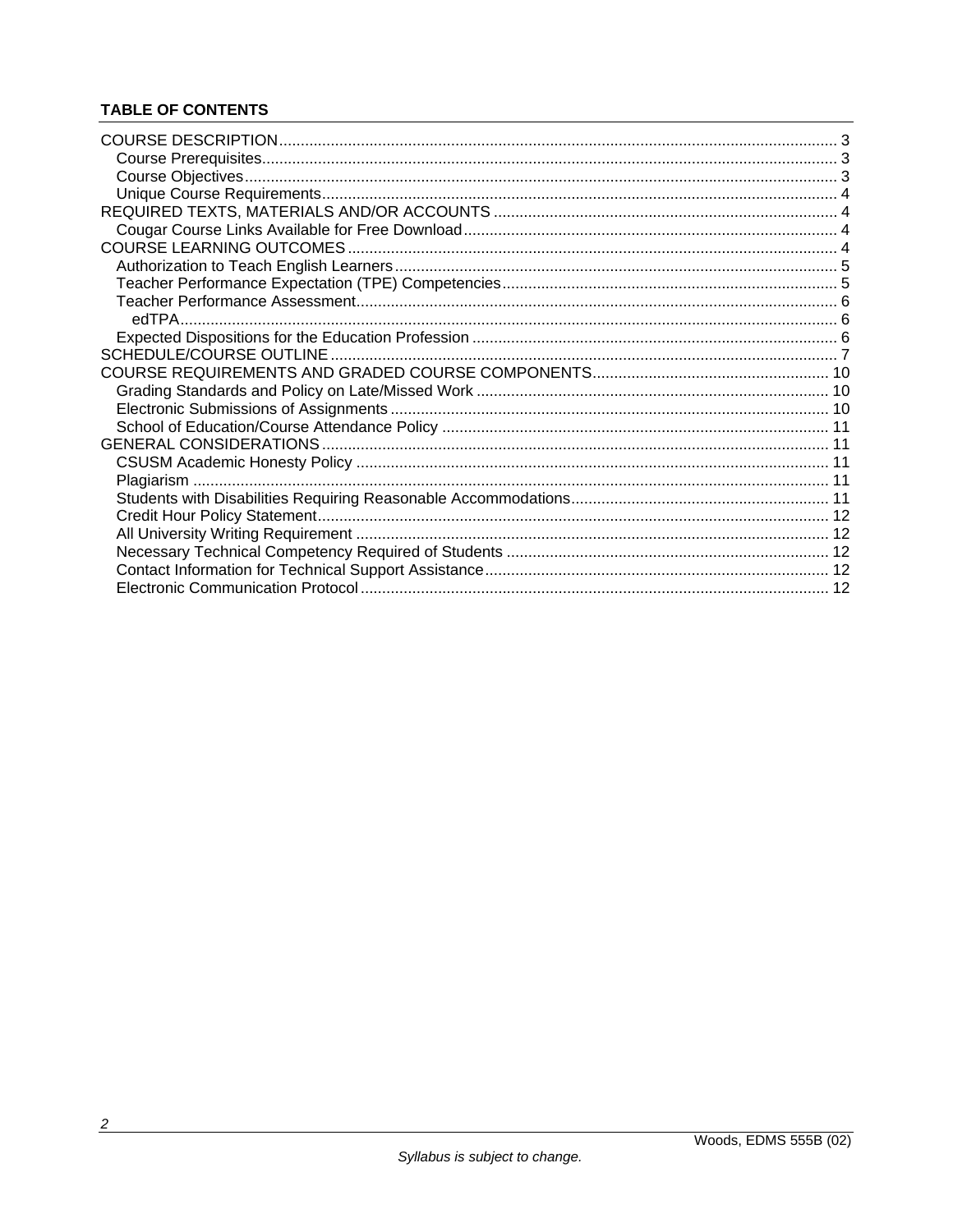### **COURSE DESCRIPTION**

Focuses on developing an understanding of theory, methodology, and assessment of second language acquisition in integrated and inclusive elementary classrooms. *Enrollment restricted to students in the ICP.*

This course addresses the needs of elementary school teachers faced with the growing diversity in today's classrooms. It will focus on bilingual sociolinguistic/sociocultural competence and implications for learning and instruction, application of effective alternative instructional practices, cultural aspects of English learners, as well as effective and appropriate English language development (ELD) techniques and successful bilingual, multilingual education for Language Minority students.

### **Course Prerequisites**

Admission to the Multiple Subject/CLAD Teacher Credential Program.

### **Course Objectives**

- 1. Explain the basic terms, philosophies, problems, issues, history, and practices related to the education of language minority persons in California and the US and knowledge of the history, policies, programs, and research on the effectiveness of bilingual education and bilingualism in the United States.
- 2. Demonstrate understanding of the most important goals of bilingual/multicultural education. Understand and apply research and its effects on the dimensions of learning in bilingual education program models.
- 3. Explain the theoretical framework upon which bilingual education is founded and demonstrate understanding of the philosophical, theoretical, legal, and legislative foundations of bilingual education and their effects on program design and educational achievement.
- 4. Demonstrate understanding of existing student identification, assessment, and language redesignation requirements for the state of California.
- 5. Explain the connections between bilingual education, English as a second language, and SDAIE, SDAIS/CALLA methodologies. Apply knowledge of the research on the cognitive effects of bilingualism and bi-literacy as developmental processes in instructional practice.
- 6. Demonstrate understanding of models of multicultural intercultural education and their implications for curriculum, instruction, and educational policy. Become cognizant of the fact that students' motivation, participation, and achievement are influenced by an intercultural classroom climate and school community.
- 7. Gain knowledge and understanding pertaining to similarities and differences between, contributions of, exchanges between, and varying perspectives of the populations referenced in the Non-Discrimination Policy of the State of California.
- 8. Demonstrate knowledge of the transferability between primary and target language with the understanding that the level of transferability is affected by the level of compatibility and may vary among languages.
- 9. Promote authentic parental participation that includes learning about school systems, assuming leadership roles and affecting policy and understanding of the family as a primary language and cultural resource.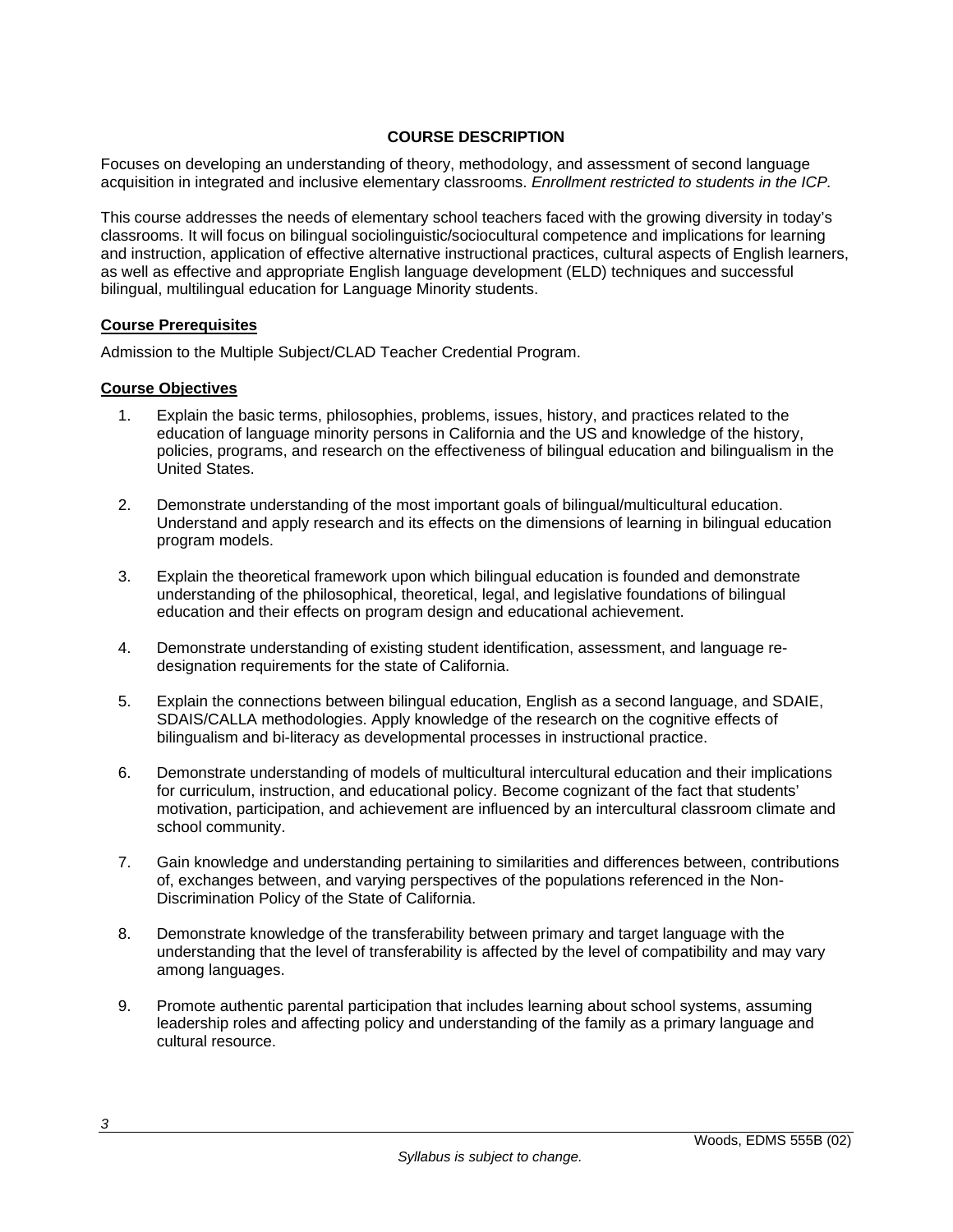### **Unique Course Requirements**

Students will be required to do classroom observations in schools and have access to elementary students to conduct some class assignments.

## **REQUIRED TEXTS, MATERIALS AND/OR ACCOUNTS**

Echevarria, J., Vogt, M.E., & Short, D. (2013) *Making Content Comprehensible for Elementary English Language Learners: The SIOP model, 2nd Edition.* Boston: Pearson. ISBN: 978-0-13-336260-2

Honigsfeld, A. & Dove, M. G. (2013) *Common Core for the Not-so-common Learner: English Language Arts Strategies, Grades K-5.* Thousand Oaks, CA: Corwin. ISBN: 9781452257822

### **Cougar Course Links Available for Free Download**

**Free Download** 2012 English Language Development Standards for California Public Schools K-12 from the CDE website at

http://www.cde.ca.gov/sp/el/er/eldstandards.asp

**Free Download** Appendices A-D and Glossary from 2012 ELD Standards at http://www.cde.ca.gov/sp/el/er/eldstandards.asp

**Free Download** Adopted ELA/ELD Framework Chapters at http://www.cde.ca.gov/ci/rl/cf/elaeldfrmwrksbeadopted.asp

**Free Download** CA Common Core State Standard, California Department of Education Common Core at www.cde.a.gov/re/cc

### **COURSE LEARNING OUTCOMES**

#### **Upon successful completion of this course,** *students will be able to* **(SWBAT):**

- SWBAT explain the basic terms, philosophies, goals, problems, issues, history, research, theoretical frameworks, and practices related to the education of language minority students, program design and educational achievement in California and the US through reading reflections and TPE 15 – Action Plan/ Reflective Statement.
- SWBAT demonstrate understanding of existing student identification, assessment, and language redesignation requirements for the state of California through reading reflections.
- SWBAT apply knowledge of the research on the cognitive effects of bilingualism and bi-literacy and developmental processes in instructional practice (bilingual education, English as a second language, and SDAIE, SDAIS/CALLA methodologies) through lesson plan development.
- SWBAT demonstrate understanding of models of multicultural intercultural education and their implications for curriculum, instruction, and educational policy through lesson observations and write-up.
- SWBAT become cognizant of the fact that students' motivation, participation, and achievement are influenced by an intercultural classroom climate and school community through English Learner Questionnaire and Multicultural Book and Multimedia Tool Presentation.
- SWBAT demonstrate knowledge of the transferability between primary and target language with the understanding that the level of transferability is affected by the level of compatibility and may vary among languages through reading reflections and lesson development.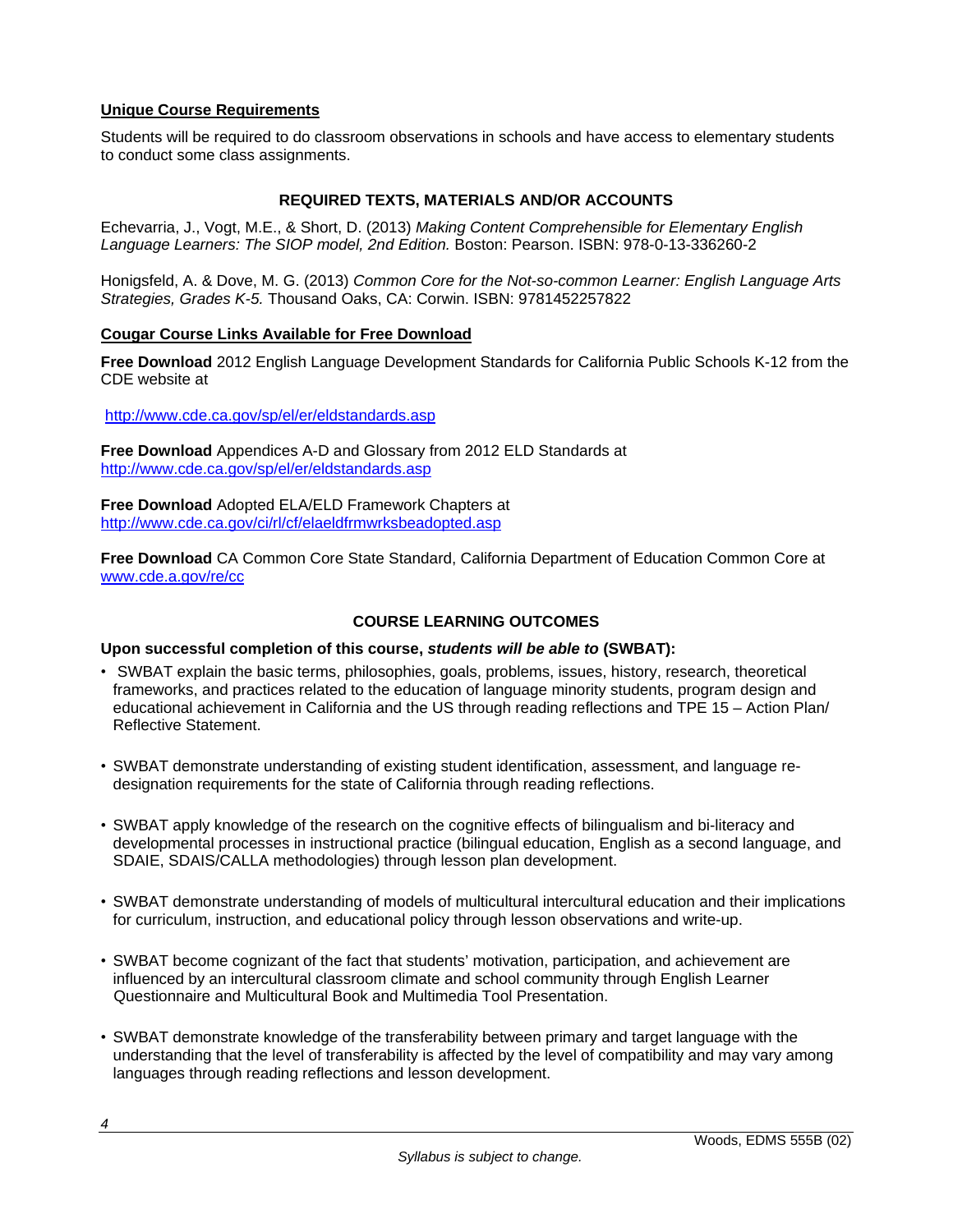• SWBAT promote authentic parental participation that includes learning about school systems, assuming leadership roles and affecting policy.

### **Authorization to Teach English Learners**

This credential program has been specifically designed to prepare teachers for the diversity of languages often encountered in California public school classrooms. The authorization to teach English learners is met through the infusion of content and experiences within the credential program, as well as additional coursework. Candidates successfully completing this program receive a credential with authorization to teach English learners. *(Approved by CCTC in SB 2042 Program Standards, August 02)*

## **Teacher Performance Expectation (TPE) Competencies**

The course objectives, assignments, and assessments have been aligned with the CTC standards for Multiple Subject Credential. This course is designed to help teachers seeking a California teaching credential to develop the skills, knowledge, and attitudes necessary to assist schools and district in implementing effective programs for all students. The successful candidate will be able to merge theory and practice in order to realize a comprehensive and extensive educational program for all students. You will be required to formally address the following TPEs in this course:

### **TPE 15: Social Justice and Equity**

Teacher candidates will be able to identify issues of social justice and equity in the classroom and can apply appropriate instructional strategies to ensure equal outcomes for diverse students. They will be familiar with ideas, definitions, and major theorists in the fields of multicultural education, social reconstruction, and democratic education. Pluralism and divergent perspectives on educating students will be the foundation of designing effective lessons and instructional practices for diverse students. Candidates will understand when and how to collaborate with others, especially curriculum specialists, community leaders, and parents on preparing relevant and appropriate instructional activities, curricular units, and school structures that would provide equitable outcomes for students from different linguistic, cultural, and social economic backgrounds.

### **TPE 7**: **Teaching English Learners**

Candidates know and can apply pedagogical theories, principles, and instructional practices for comprehensive instruction of English learners. They know and can apply theories, principles, and instructional practices for English Language Development leading to comprehensive literacy in English. They are familiar with the philosophy, design, goals, and characteristics of programs for English language development, including structured English immersion. They implement an instructional program that facilitates English language development, including reading, writing, listening and speaking skills, that logically progresses to the grade level reading/language arts program for English speakers. They draw upon information about students' backgrounds and prior learning, including students' assessed levels of literacy in English and their first languages, as well as their proficiency in English, to provide instruction differentiated to students' language abilities. They understand how and when to collaborate with specialists and paraeducators to support English language development. Based on appropriate assessment information, candidates select instructional materials and strategies, including activities in the area of visual and performing arts, to develop students' abilities to comprehend and produce English. They use English that extends students' current level of development yet is still comprehensible. They know how to analyze student errors in oral and written language in order to understand how to plan differentiated instruction. Candidates know and apply pedagogical theories, principles and practices for the development of academic language, comprehension, and knowledge in the subjects of the core curriculum. They use systematic instructional strategies, including contextualizing key concepts, to make grade-appropriate or advanced curriculum content comprehensible to English learners. They allow students to express meaning in a variety of ways, including in their first language, and, if available, manage first language support such as para-educators, peers, and books. They use questioning strategies that model or represent familiar English grammatical constructions. They make learning strategies explicit. Candidates understand how cognitive, pedagogical, and individual factors affect students' language acquisition. They take these factors into account in planning lessons for English language development and for academic content.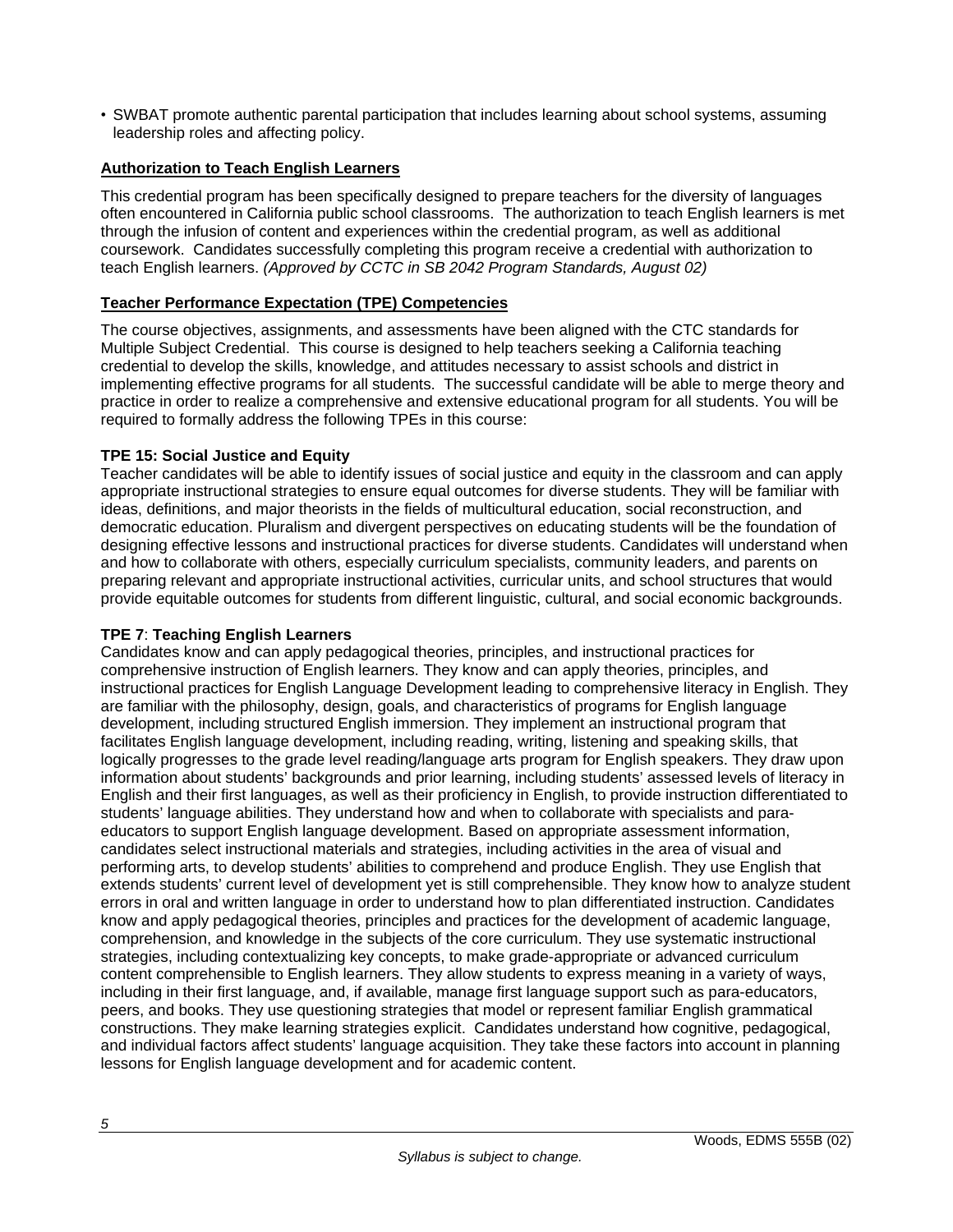### **Teacher Performance Assessment**

Beginning July 1, 2008 all California credential candidates must successfully complete a state-approved Teacher Performance Assessment (TPA), as part of the credential program of preparation. During the 2015- 16 academic year the CSUSM credential programs will use either the CalTPA (California Teacher Performance Assessment) or the edTPA (Educative Teacher Performance Assessment).

## **edTPA**

Beginning in fall 2015, for newly entering initial candidates, the CSUSM assessment system is the edTPA. To assist with your successful completion of the edTPA, a capstone class is part of your curriculum. In this class edTPA related questions and logistical concerns are addressed. Additional support materials are available on the edTPA website:

### http://www.edtpa.com/PageView.aspx?f=GEN\_Candidates.html

Additionally, to support your success in your credential program and with TPA, SOE classes use common pedagogical language, lesson plans (lesson designs), and unit plans (unit designs).

### **Expected Dispositions for the Education Profession**

Education is a profession that has, at its core, certain dispositional attributes that must be acquired and developed. Teaching and working with learners of all ages requires not only specific content knowledge and pedagogical skills, but positive attitudes about multiple dimensions of the profession. The School of Education has identified six dispositions that must be evident in teacher candidates: social justice and equity, collaboration, critical thinking, professional ethics, reflective teaching and learning, and life-long learning. These dispositions have observable actions that will be assessed throughout the preparation program. For each dispositional element, there are three levels of performance - *unacceptable*, *initial target*, and *advanced target*. The description and rubric for the three levels of performance offer measurable behaviors and examples.

The assessment is designed to provide candidates with ongoing feedback for their growth in professional dispositions and includes a self-assessment by the candidate. The dispositions and rubric are presented, explained and assessed in one or more designated courses in each program as well as in clinical practice. Based upon assessment feedback candidates will compose a reflection that becomes part of the candidate's Teaching Performance Expectation portfolio. Candidates are expected to meet the level of *initial target* during the program.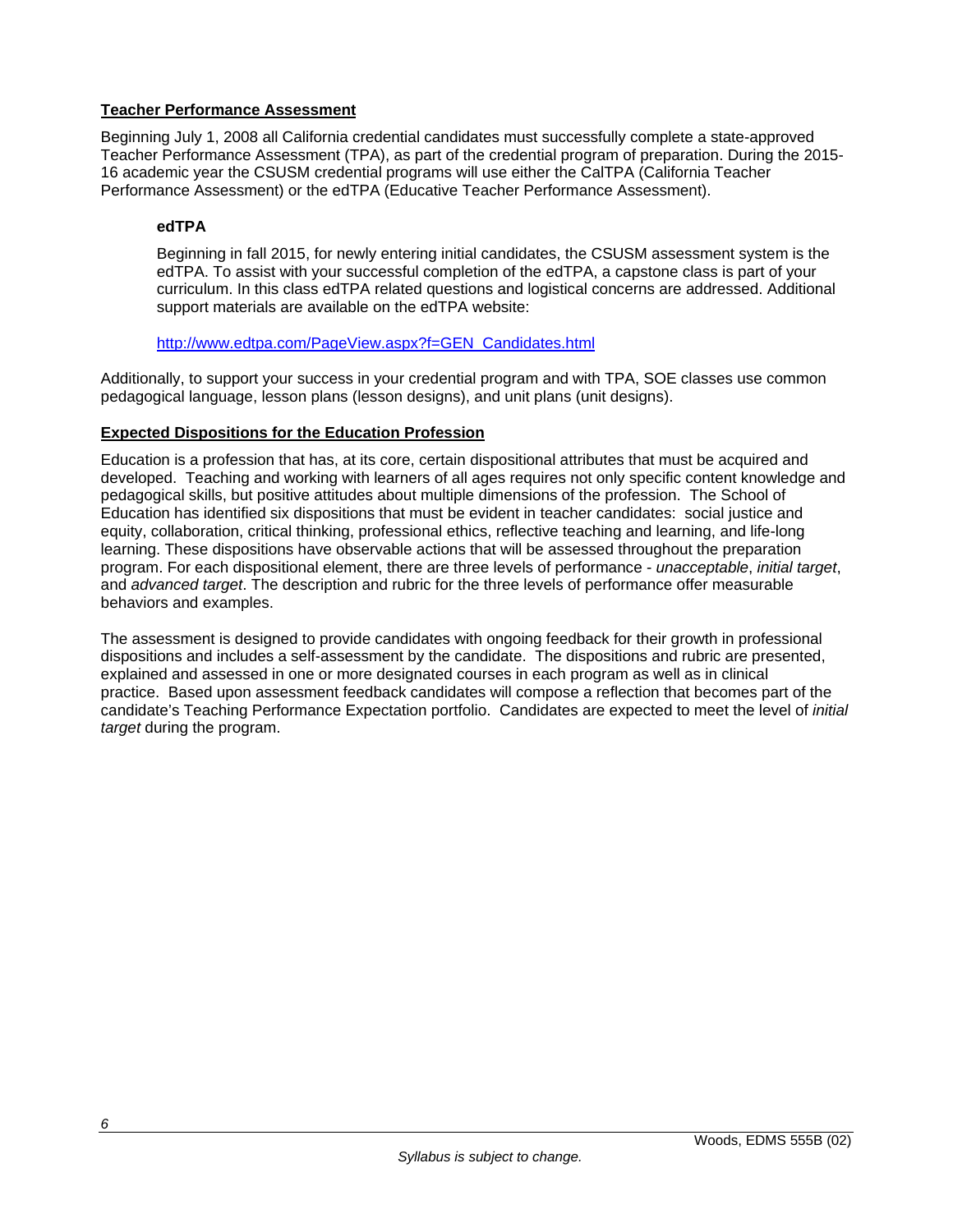# **SCHEDULE/COURSE OUTLINE**

*The instructor reserves the rights to alter the instructional timeline, add, delete, and/or change topics and* 

| <b>Topic</b>                                                                                                                                                                                                                                                                                                                                                                                | <b>Assignment (if any)</b>                                                                                                                                                                                                                                                   |  |  |
|---------------------------------------------------------------------------------------------------------------------------------------------------------------------------------------------------------------------------------------------------------------------------------------------------------------------------------------------------------------------------------------------|------------------------------------------------------------------------------------------------------------------------------------------------------------------------------------------------------------------------------------------------------------------------------|--|--|
| Week 1                                                                                                                                                                                                                                                                                                                                                                                      | Readings Due (READ PRIOR TO SESSION #1)                                                                                                                                                                                                                                      |  |  |
| • Introduction / Overview /<br>Syllabus<br>• Who are English Learners<br>(ELs)? Who are Long Term<br>English Learners (LTELs)<br>• Second Language<br>Acquisition - L2 Theories<br>and Research<br>• Identification of EL students<br>• SIOP Components<br>• Language vs Content<br>Objectives<br>• Lesson Preparation<br>• Projects overview & MC<br>Book/Multimedia<br>Assignment/Sign-up | SIOP Ch1 Sheltered Instruction<br>_SIOP Ch2 Lesson Preparation<br><b>Assignments Due:</b><br>• Be prepared to discuss readings<br>• Bring hard or electronic copy of syllabus<br>• Sign-up for MC Book/Multimedia presentations<br>(schedule will be passed around in class) |  |  |
| <b>Week 2 Labor Day</b>                                                                                                                                                                                                                                                                                                                                                                     | Catch-up on your readings!                                                                                                                                                                                                                                                   |  |  |
| Week 3<br>• What is Sheltered<br>Instruction?<br>• Background Strategies<br>• Comprehensible Input<br><b>Strategies</b><br>• 2012 ELD Standards and<br>PLDs<br>• Differentiating Instruction<br>• Common Core S/L<br><b>Strategies</b><br>• Explain SIOP Lesson Plan<br>and Write-up<br>• Explain & develop EL<br>Questionnaire                                                             | <b>Readings Due:</b><br>SIOP Ch3 Building Background<br>SIOP Ch4 Comprehensible Input<br>Dove Ch1 - Ch2<br><b>Assignments Due:</b><br>• Download ELD Standards, CDE Website, and<br><b>Common Core State Standards</b><br>• MC Book/Multimedia Presentations                 |  |  |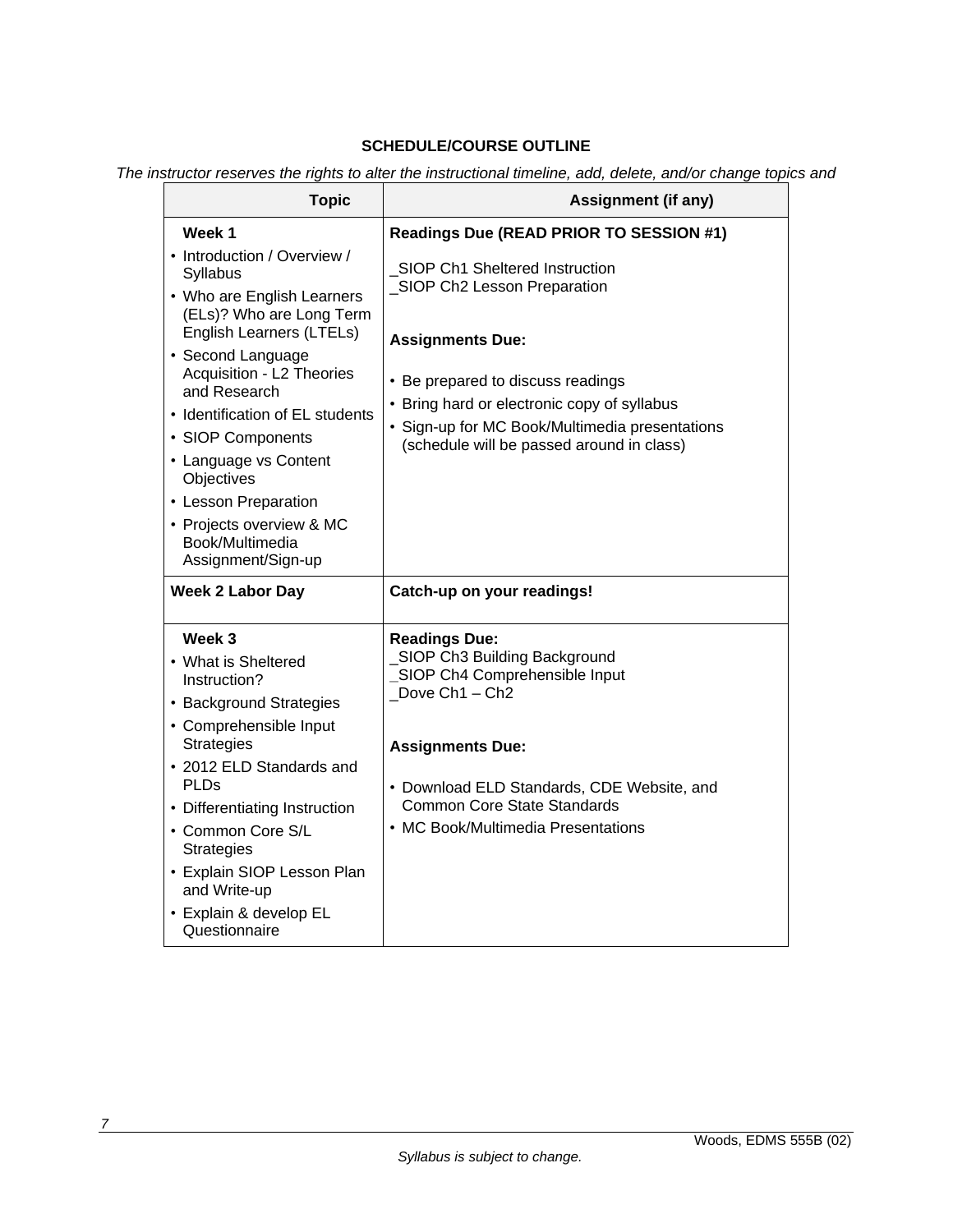| <b>Topic</b>                                                                                                                                                                                                                                                                                                                 | <b>Assignment (if any)</b>                                                                                                                                                                          |  |  |
|------------------------------------------------------------------------------------------------------------------------------------------------------------------------------------------------------------------------------------------------------------------------------------------------------------------------------|-----------------------------------------------------------------------------------------------------------------------------------------------------------------------------------------------------|--|--|
| Week 4<br>• Lesson Strategies and<br>Interactions<br>• Formative and Summative<br>Assessments<br>• Academic Language/<br>Language Forms and<br><b>Functions</b><br>• 2012 ELD Standards<br>• Scaffolding<br>• Theoretical Foundations<br>• Continue feedback on SIOP<br>lesson plan<br>• Explain multicultural<br>experience | <b>Readings Due:</b><br>SIOP Ch5 Strategies<br>SIOP Ch6 Interaction<br>Dove Ch3-Ch4<br><b>Assignments Due:</b><br>• ELL Questionnaire<br>• MC Book/Multimedia Presentations                         |  |  |
| Week 5                                                                                                                                                                                                                                                                                                                       | <b>Comp Week for Off-Site Multicultural Experience</b>                                                                                                                                              |  |  |
| Week 6<br>• Culturally Responsive<br>Teaching<br>$\cdot$ GLAD<br>• 2012 ELD Standards<br>Appendix A: Foundational<br><b>Literacy Skills for ELs</b><br>• ELA/ELD Framework<br>• How to use textbooks with<br>ELs                                                                                                             | <b>Readings Due:</b><br>SIOP Ch7 Practice and Application<br>_ SIOP Ch8 Lesson Delivery<br>_Dove Ch5-Ch6<br><b>Assignments Due:</b><br>• SIOP Lesson Plan Due<br>• MC Book/Multimedia Presentations |  |  |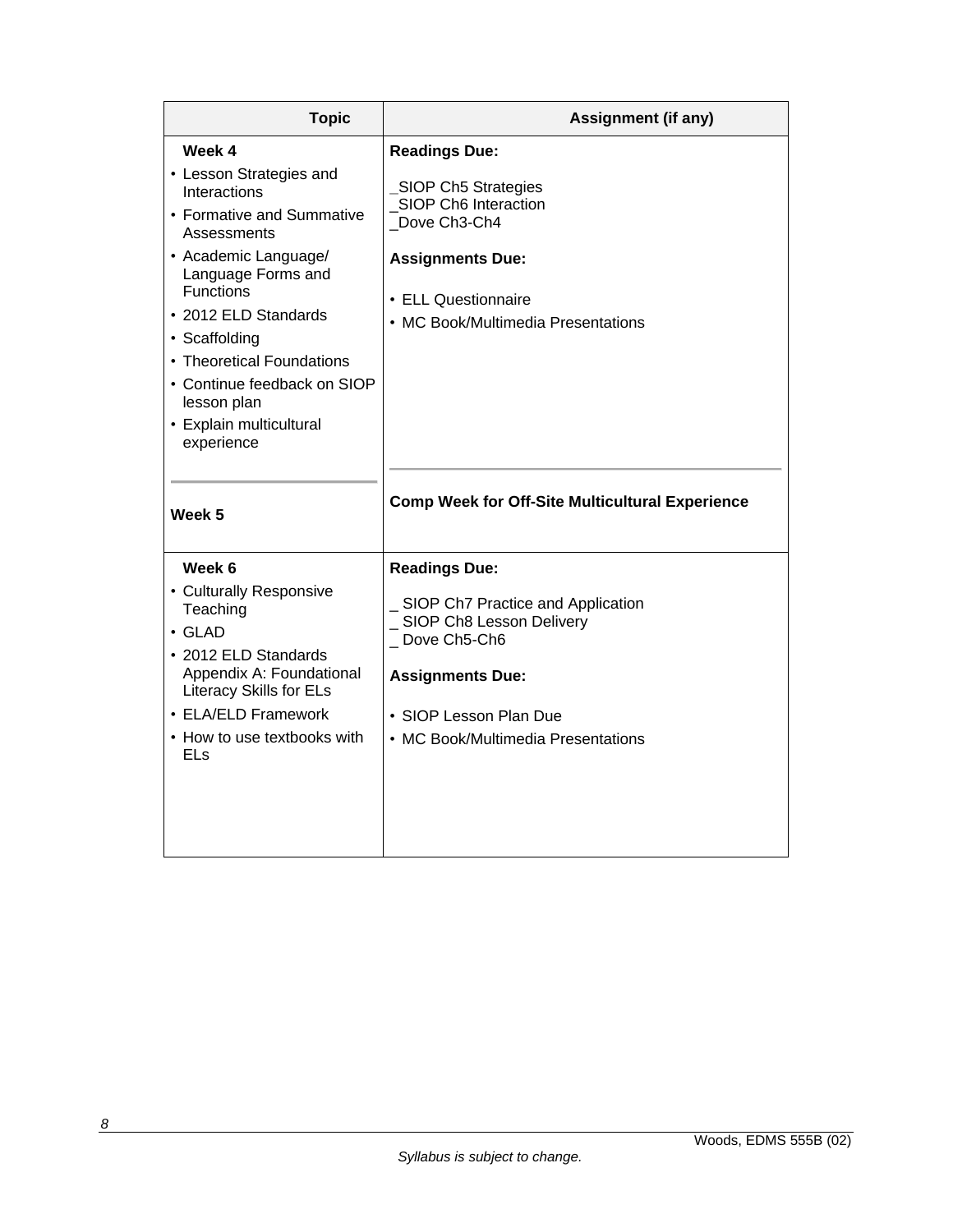| <b>Topic</b>                                             | <b>Assignment (if any)</b>                                              |  |  |
|----------------------------------------------------------|-------------------------------------------------------------------------|--|--|
| Week 7                                                   | <b>Readings Due:</b>                                                    |  |  |
| • Special Education Issues<br>Re: ELs                    | SIOP Ch9 Review and Assessment<br>SIOP Ch10 RTI, Special Ed. and ELs    |  |  |
| • Making content accessible<br>to EL <sub>S</sub>        | Dove Ch7                                                                |  |  |
| • Transferable Skills between<br>Spanish/English         | <b>Assignments Due:</b>                                                 |  |  |
| • Teaching with the Brain in<br>Mind                     | • Multicultural Experience Due<br>• Multicultural Classroom Project Due |  |  |
| • Workshop – lesson plan                                 |                                                                         |  |  |
| • Multicultural Presentations                            |                                                                         |  |  |
| • Explain Action Plan                                    |                                                                         |  |  |
|                                                          |                                                                         |  |  |
| Week 8                                                   | <b>Readings Due:</b>                                                    |  |  |
| • Feedback on lesson plans                               | SIOP Ch11 SIOP Protocol                                                 |  |  |
| • Involving Parents, Families,<br>and Communities of ELs | SIOP Ch12 FAQ                                                           |  |  |
| • Becoming Bilingual - dual                              | Dove Ch8                                                                |  |  |
| language education                                       | <b>Assignments Due:</b>                                                 |  |  |
| • Debrief SIOP Plans                                     |                                                                         |  |  |
| • Final conferences with                                 | • TPE15 Action Plan                                                     |  |  |
| instructor about lesson<br>plans                         |                                                                         |  |  |
| • Workshop - Action                                      |                                                                         |  |  |
| <b>Week 9 Makeup</b><br><b>TBA</b>                       |                                                                         |  |  |
| There will be no final exam<br>for this course.          | N/A                                                                     |  |  |

*Assignments in response to individual and class needs.*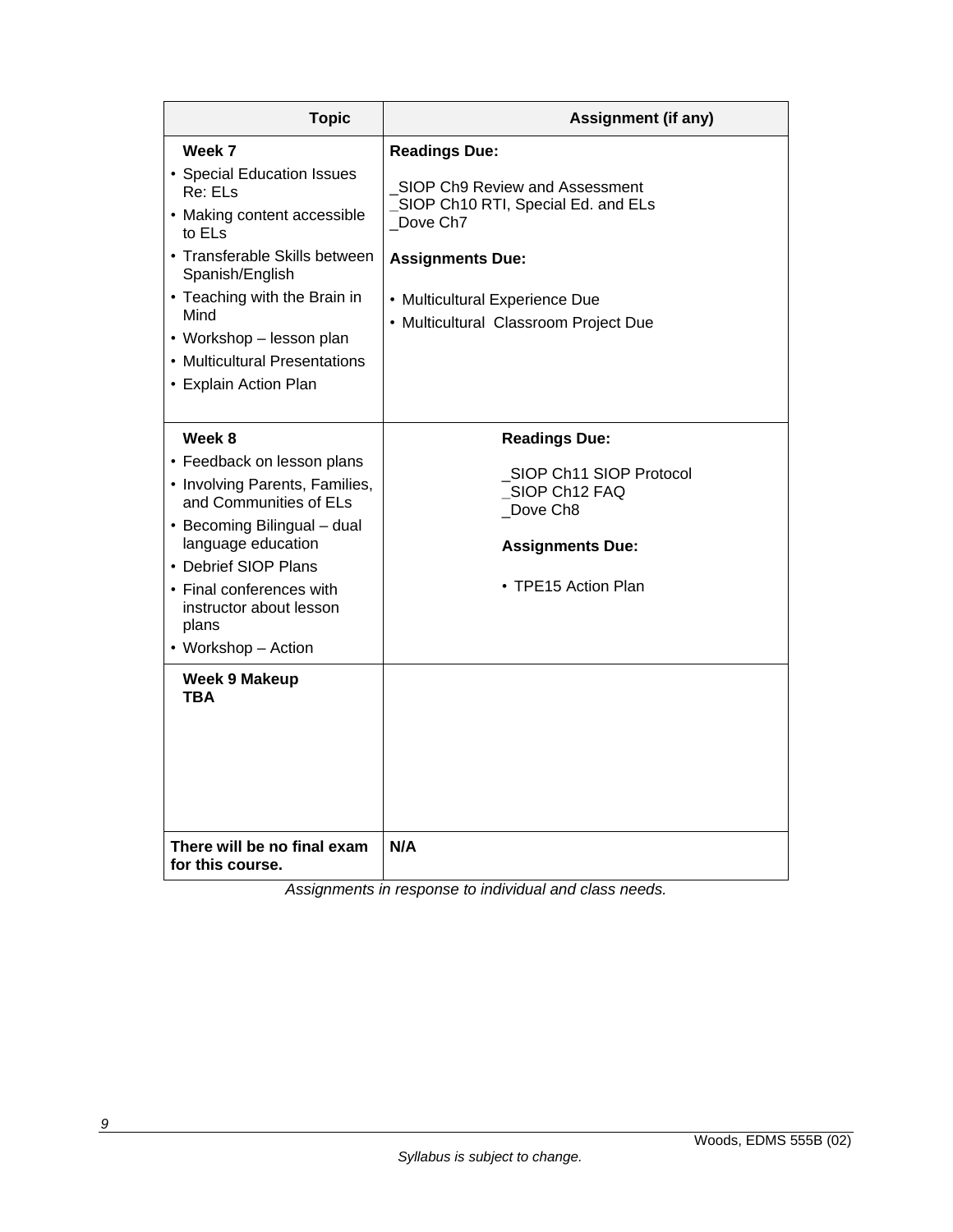## **COURSE REQUIREMENTS AND GRADED COURSE COMPONENTS**

Teacher education is a professional preparation program. It is expected that students will come to class prepared to discuss the readings, submit required assignments, and participate in class activities. Students are expected to adhere to academic honesty and integrity, standards of dependability, confidentiality and writing achievement. Because it is important for teachers to be able to effectively communicate their ideas to students, parents, colleagues, and administrators, writing that is original, clear and error-free is a priority for the School of Education. It is expected that work will be turned in on time. Note: Professor reserves the right to change, add to, or delete any material or assignment from the course.

| • Attendance, Participation, & Professional Disposition   | 50 points        |
|-----------------------------------------------------------|------------------|
| • Multicultural Book and Multimedia Tool Presentation     | 10 points        |
| • EL Questionnaire - Learning About Your English Learners | 5 points         |
| • Siop Lesson & Resources                                 | 5 points         |
| • TPE 15 - Action Plan / Reflective Statement             | 10 points        |
| • Multicultural Experience Menu and Write-up              | 10 points        |
| • Multicultural Classroom Group Project                   | 10 points        |
|                                                           | Total 100 points |

## **Grading Standards and Policy on Late/Missed Work**

All students are expected to participate in class activities and demonstrate reflective learning. It is important that students are well prepared for course sessions by completing the readings and assignments scheduled before the class meeting. Assignments should be typed and double-spaced. Students who wish to revise an assignment must negotiate the requirements of the revision with the instructor. It is expected that work will be turned in on time. Please discuss individual issues with the instructor. Points will be deducted if assignments are submitted late (10% penalty per day late; no credit will be awarded if the assignment is one week late). A minimum of a C+ is required to pass this course.

| 95-100    |    |                            |
|-----------|----|----------------------------|
| $90 - 94$ | А- |                            |
| $87 - 89$ | B+ |                            |
| $83 - 86$ | B. |                            |
| $80 - 82$ | B- |                            |
| $77 - 79$ |    | C+ (minimal passing grade) |
| $73 - 76$ | C  |                            |
| $70 - 72$ |    |                            |
|           |    |                            |

### **ASSIGNMENT DESCRIPTIONS**

#### **Electronic Submissions of Assignments**

This course is mostly paperless. Assignments are to be turned to Cougar Course on time. Points will be deducted for late submissions as the work you do is essential to the discussions conducted in this course. Make sure you turn in the assignments in Word, 12 pt. font. Resources and/or citations will be referenced using APA format.

*NOTE: Full assignment descriptions and guidelines can be found on Cougar Courses, including grading rubrics for each.*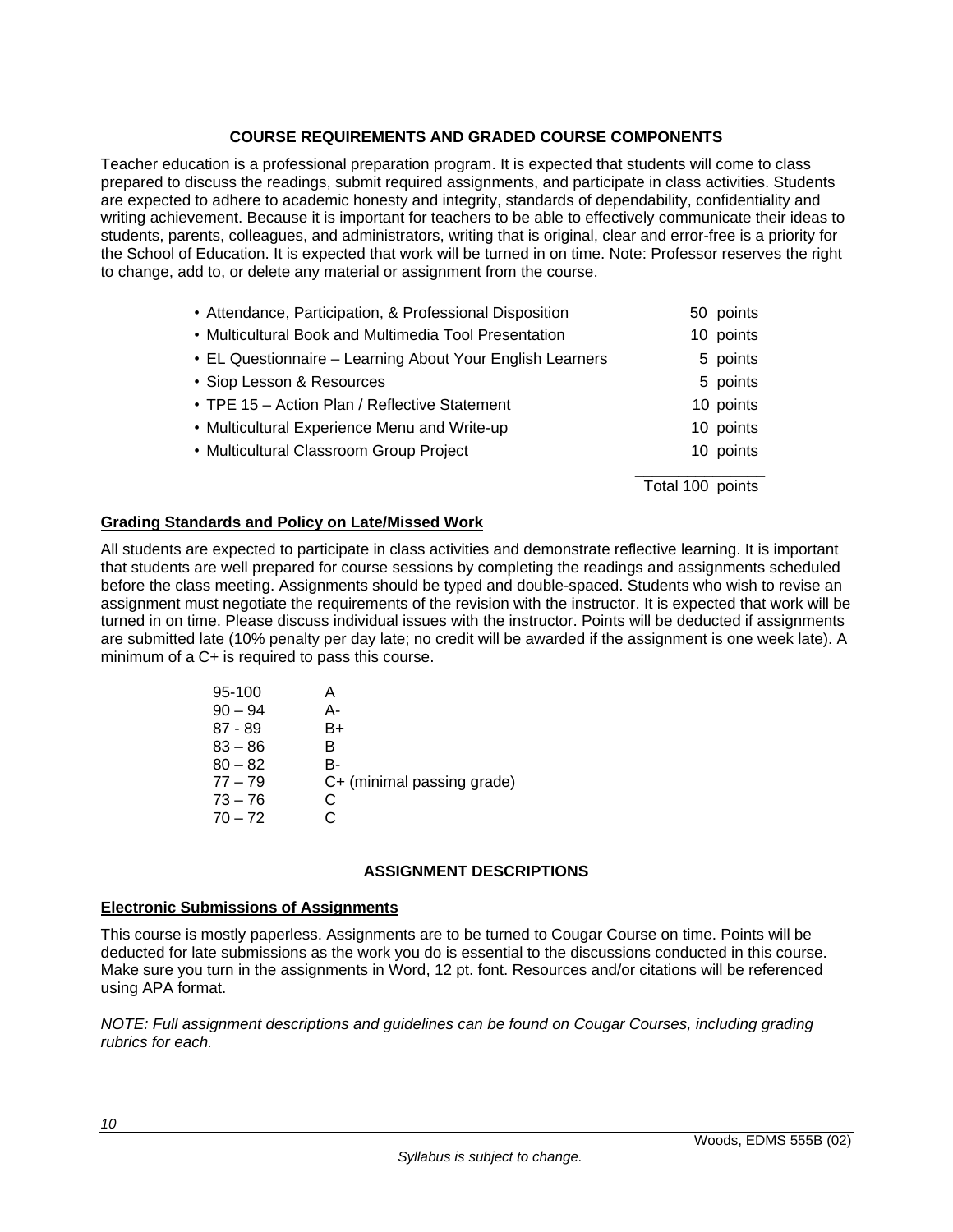# **School of Education/Course Attendance Policy**

Due to the dynamic and interactive nature of courses in the School of Education, all candidates (course participants) are expected to attend all classes and participate actively. At a minimum, candidates (course participants) must attend more than 80% of class time, or s/he may not receive a passing grade for the course at the discretion of the instructor. Individual instructors may adopt more stringent attendance requirements. Should the candidate (course participants) have extenuating circumstances, s/he should contact the instructor as soon as possible. *(Adopted by the COE Governance Community, December, 1997).*

**For this course:** Students missing more than one class session cannot earn an A or A-. Students missing more than two class sessions cannot earn a B or B+. This also applies to tutoring activities during our class sessions that are part of your cohort learning experience. Arriving late or leaving early by more than twenty minutes to class or tutoring counts as an absence. Illness and emergencies are considered on a case-bycase basis. However, notifying the instructor does not constitute an excuse. All assignments must be turned in on due date even in case of an absence. Unless extraordinary circumstances are made known, this is not negotiable. In an eight-week course, one day is equivalent to two class sessions (two weeks of class). So, missing one entire day will constitute two absences for the course.

## **GENERAL CONSIDERATIONS**

### **CSUSM Academic Honesty Policy**

Students will be expected to adhere to standards of academic honesty and integrity, as outlined in the Student Academic Honesty Policy. All assignments must be original work, clear and error-free. All ideas/material that are borrowed from other sources must have appropriate references to the original sources. Any quoted material should give credit to the source and be punctuated accordingly.

Academic Honesty and Integrity: Students are responsible for honest completion and representation of their work. Your course catalog details the ethical standards and penalties for infractions. There will be zero tolerance for infractions. If you believe there has been an infraction by someone in the class, please bring it to the instructor's attention. The instructor reserves the right to discipline any student for academic dishonesty, in accordance with the general rules and regulations of the university. Disciplinary action may include the lowering of grades and/or the assignment of a failing grade for an exam, assignment, or the class as a whole.

Incidents of Academic Dishonesty will be reported to the Dean of Students. Sanctions at the University level may include suspension or expulsion from the University.

Refer to the full Academic Honesty Policy at: http://www.csusm.edu/policies/active/documents/Academic\_Honesty\_Policy.html

### **Plagiarism**

As an educator, it is expected that each candidate (course participant) will do his/her own work, and contribute equally to group projects and processes. Plagiarism or cheating is unacceptable under any circumstances. If you are in doubt about whether your work is paraphrased or plagiarized see the Plagiarism Prevention for Students website http://library.csusm.edu/plagiarism/index.html. If there are questions about academic honesty, please consult the University catalog.

### **Students with Disabilities Requiring Reasonable Accommodations**

Students with disabilities who require reasonable accommodations must be approved for services by providing appropriate and recent documentation to the Office of Disabled Student Services (DSS). This office is located in Craven Hall 4300, and can be contacted by phone at (760) 750-4905, or TTY (760) 750- 4909. Students authorized by DSS to receive reasonable accommodations should meet with their instructor during office hours or, in order to ensure confidentiality, in a more private setting.